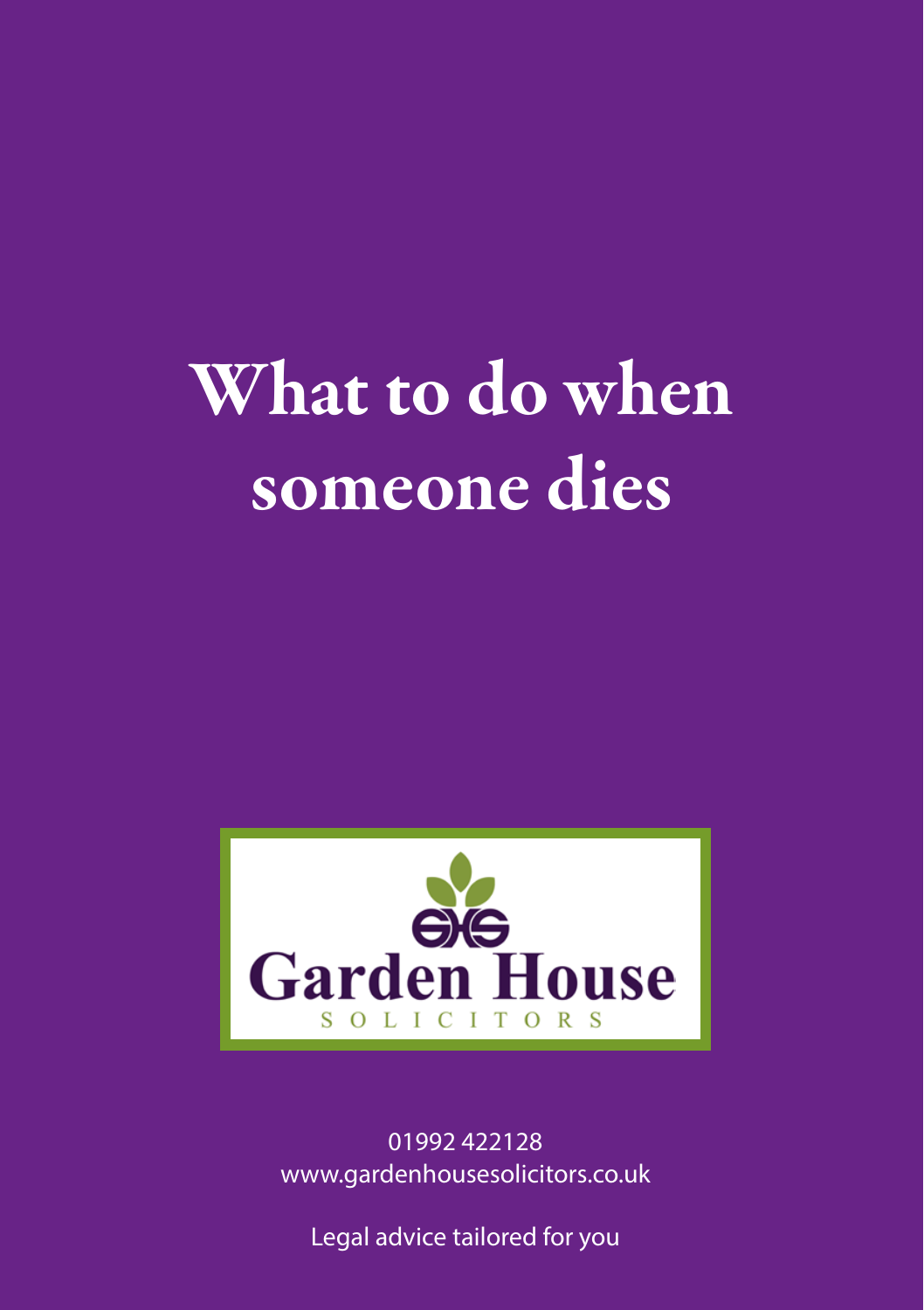# **Introduction**

When a loved one dies, it is a very emotional time and it can be difficult to know where to turn. Within this guide we have answered many of the most common questions people ask when someone has died, together with offering advice on the steps that need to be taken.

We hope that the information given in this guide makes things a little easier for you.

| 6  |
|----|
|    |
| 8  |
| 8  |
| 9  |
| 9  |
| 10 |
|    |

If a word is in **bold** when it is first used in this guide, then its meaning is given in the glossary at the end.

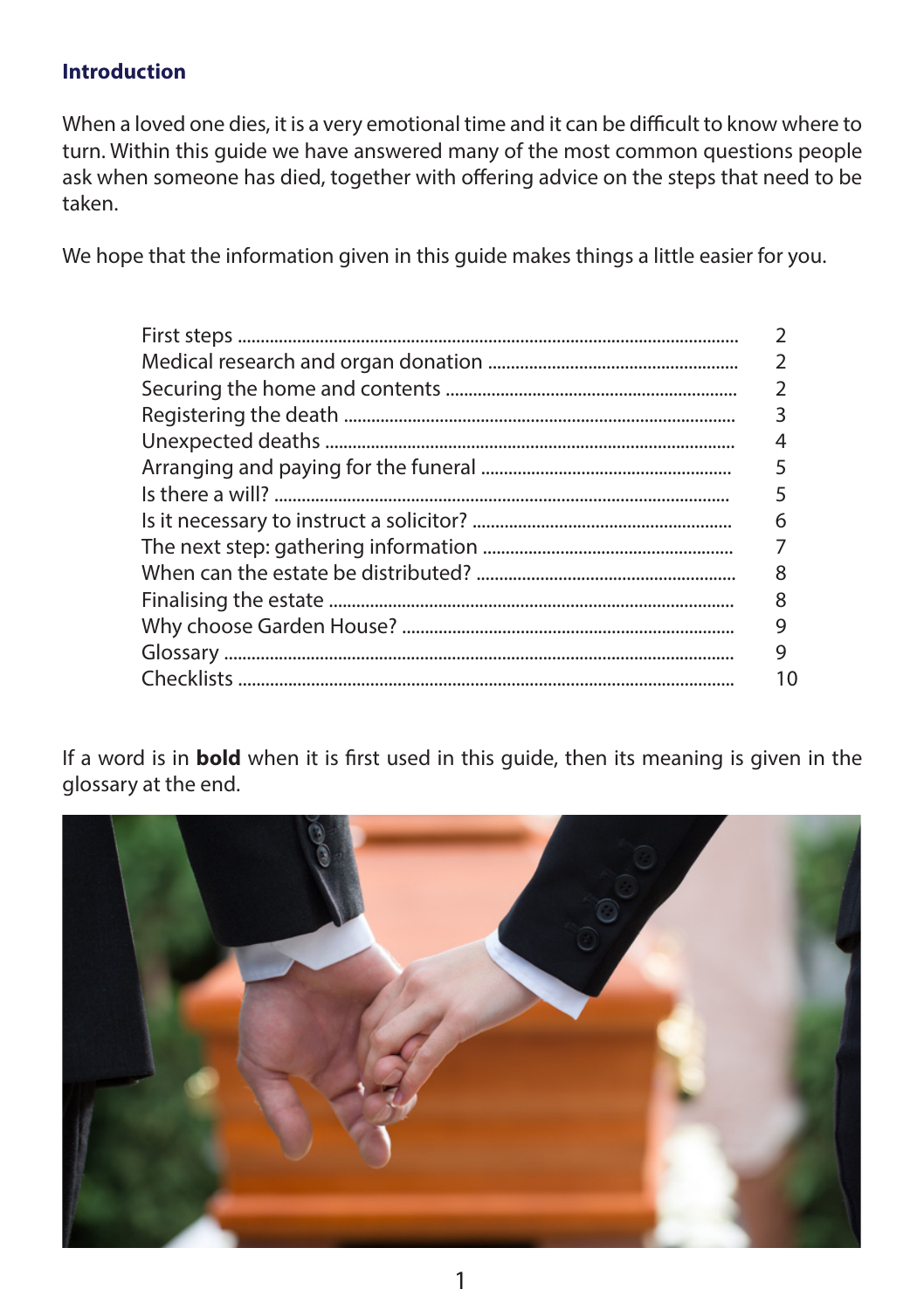# **First steps**

Within a few days after a death, someone will need to:

- $\triangleright$  make sure that the home and possessions of the person who has died are secure;
- $\triangleright$  register the death; and
- $\triangleright$  start arranging the funeral.

Family and friends can usually deal with most of the practical things that need to be done following a death. If there is no one to deal with matters, or there is someone but they feel unable to manage on their own, we are able to help.



# **Medical research and organ donation**

If you know that the person who has died wanted to leave their body for medical research, look for the relevant consent form. The form will have details of the research institution for you to contact.

The person may have donated their organs for transplant by signing the NHS Organ Donor Register. Donated organs have to be removed within 48 hours of death, so you should speak to the doctor responsible for the person as soon as possible.



# **Securing the home and contents**

If the person who has died lived alone, someone should go to their home as soon as possible and take the security precautions that would normally be taken when leaving your own home empty for a while. Examples include locking all doors and windows, stopping deliveries of papers and milk and moving valuable items so that passers-by cannot easily see them. It would be useful if you could also take meter readings whilst you are at the property.

If the person had a pet, make temporary arrangements for it to be looked after by family or friends or through an animal rescue charity.

All possessions that are in the home should remain there, as they will need to be valued in due course. However, if there are particularly valuable items which you believe may not be adequately insured, you should consider moving them to a more secure place after first consulting the **executors** or close relatives of the person who has died (or the person's solicitors).

You should look for papers relating to the insurance of the property and its contents, even if you do not have time to look for other important documents at this stage. You will need to telephone the insurers to inform them of the death and check that there is adequate buildings and contents cover in place; you should keep a note of your conversation and put it with the papers relating to the insurance.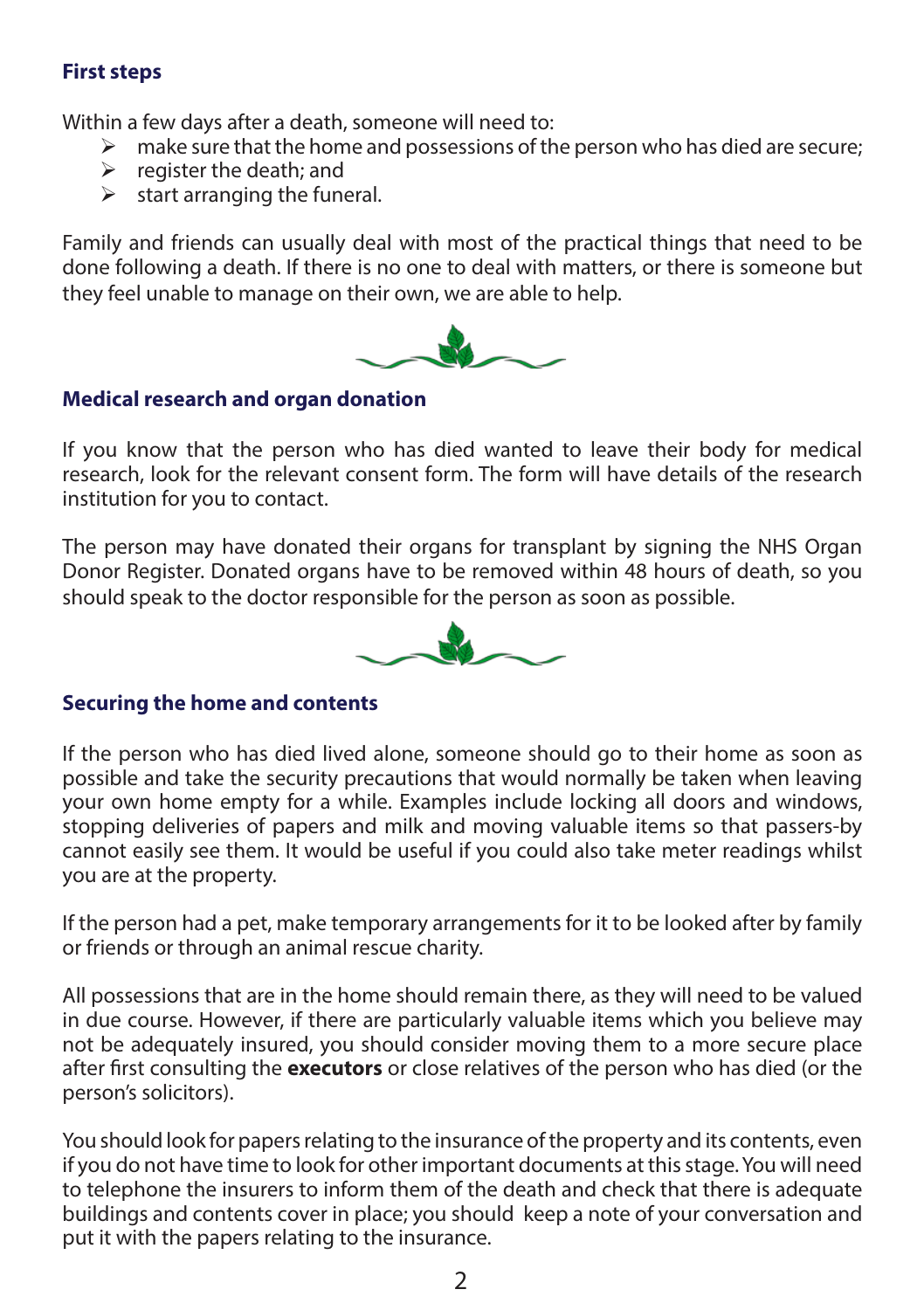If you know that the person who has died had a gun licence and kept firearms at the property, report the death to the police as soon as possible so that they can make arrangements for the guns to be kept safely.



# **Registering the death**

When someone dies, a doctor issues a medical certificate which states the cause of death. The death then needs to be recorded formally on the register of births, marriages and deaths within five days.

#### *Who can register the death?*

Ideally it should be a relative, but if that is not possible then it can be done by the following people:

- $\triangleright$  someone who was present when the person died;
- $\geq$  someone representing the "occupier" of the building where the death occurred (for example, the warden of a block of sheltered flats or the manager of a residential home if that is where the person died);
- $\triangleright$  an official from the hospital (if the death took place in a hospital);
- $\geq$  anyone who has taken responsibility for arranging the funeral.

#### *Where is the register office?*

The death must be registered at the register office for births, marriages and deaths for the district where the person died. If you do not know where this is, you can contact the local authority or visit the GOV.UK website. You should telephone the register office first to find out if you need to make an appointment.

#### *What to take to the register office*

Whoever registers the death should take the medical certificate from the doctor, together with the following information relating to the person who has died:

- $\triangleright$  date and place of their death:
- $\triangleright$  their full name and any former names;
- $\triangleright$  their occupation:
- ¾ their last address;
- $\triangleright$  details of any state benefits they were receiving; and
- $\geq$  the name, date of birth and occupation of their spouse or civil partner (even if they have passed away).

# *Where to find the information you need*

If you do not know all the details you need for the **registrar**, you should be able to find them in documents such as the person's birth certificate, marriage or civil partnership certificate and letters from **DWP**.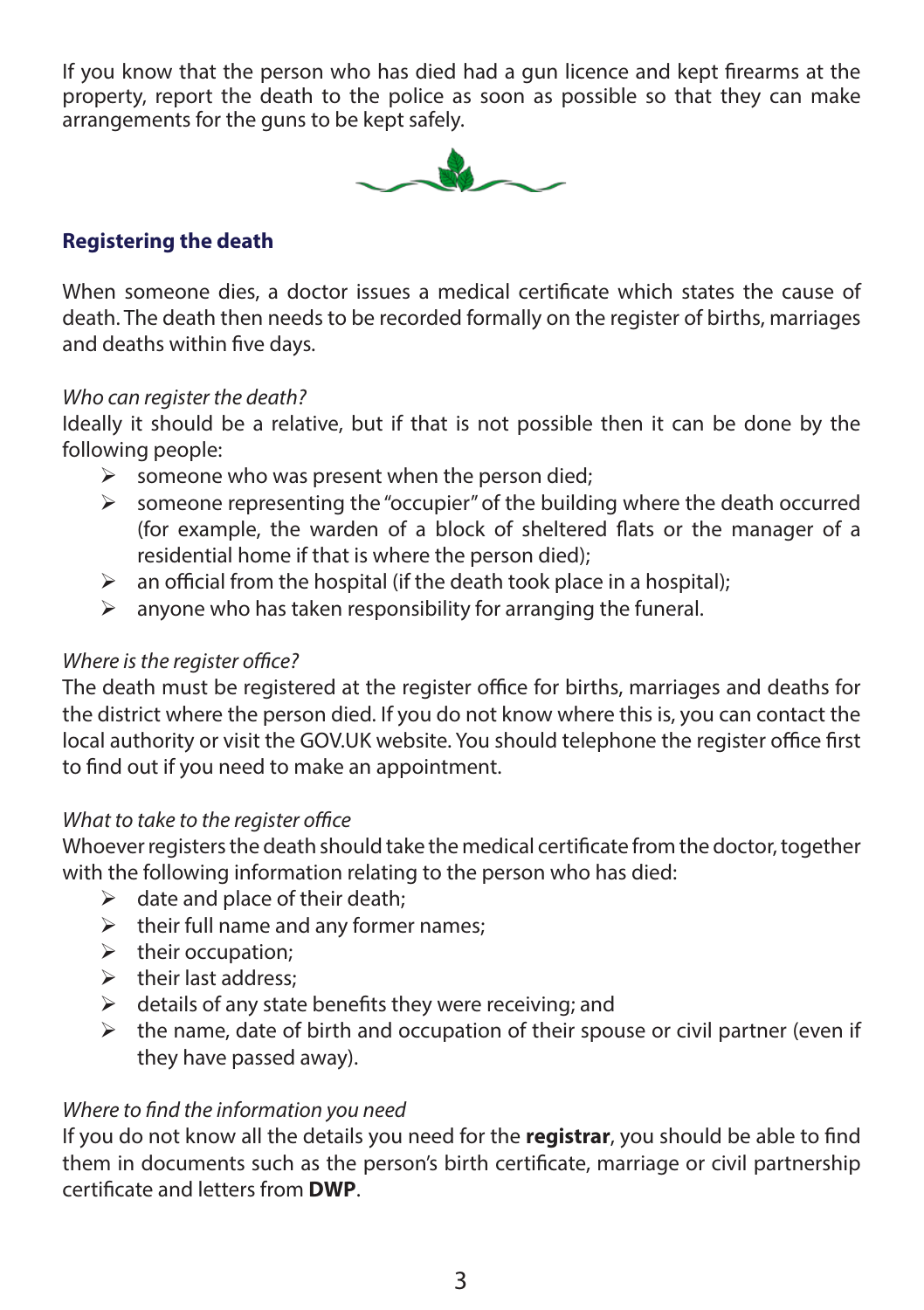#### *Death certificates*

Once the death has been formally registered, the registrar issues an official copy of the register called a certified copy death certificate.

You can obtain any number of certified copy death certificates, but you ideally want one copy for each organisation you need to notify (see the section below on who to inform about the death). It is sensible to also get one or two spare copies to save having to order additional copies later. The cost of each copy varies from one local authority to another, but can be claimed back from the estate in due course.

#### *Certificate for burial or cremation*

The registrar also issues a 'certificate for burial or cremation'. This is a document which authorises a burial or cremation to take place, though you do not have to choose which at this stage. The certificate will need to be given to the funeral director responsible for handling the funeral.



#### *Form relating to social security benefits*

The registrar will give you a certificate of registration of death (Form BD8) to complete. This is used to tell DWP of the death so that they can deal with the pension and benefits arrangements of the person who has died. You can complete this form yourself or ask either the **personal representatives** or their solicitors to deal with it.



# **Unexpected deaths**

A death is regarded as unexpected in any of the following circumstances:

- $\triangleright$  the person was not seen by a doctor in the 14 days before they died:
- $\triangleright$  the doctor does not know the cause of death and so cannot issue a medical certificate;
- $\triangleright$  the person died within 24 hours of being admitted to hospital or during an operation.

In these circumstances, the death is reported to the coroner. This is usually done by the doctor if one was called when the person died or by the police.

When a death is reported, the coroner usually arranges for a post mortem to establish the cause of death. If the death is from natural causes, the coroner notifies the registrar and the death is registered in the usual way and the funeral can go ahead.

However, if the cause of death is in doubt even after the post mortem, or the post mortem shows that death was not from natural causes then an inquest will be held. Sometimes, the coroner (instead of the registrar) will issue a burial or cremation certificate to enable the funeral to go ahead before the inquest is held. The coroner can also issue an interim death certificate, which can be used to give notice of the death until a final death certificate is issued after the inquest.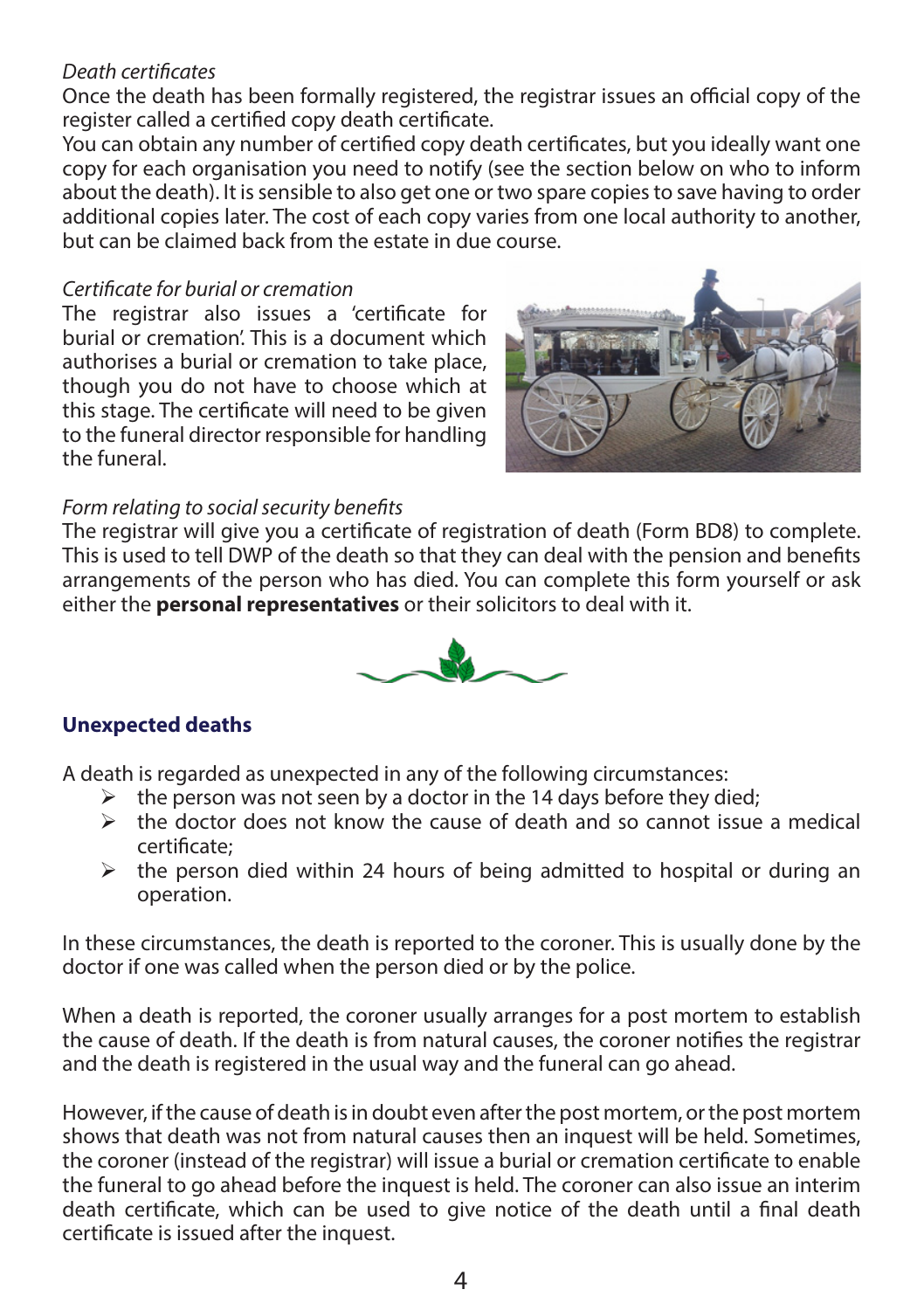# **Arranging and paying for the funeral**

When you have the certificate for burial or cremation, you can start making arrangements for the funeral.

You should first look through the papers of the person who has died for anything relating to a pre-paid funeral plan. If you find that the person subscribed to a plan, contact the provider and they will tell you what to do. If there is no pre-paid plan, you can contact a funeral director of your choice and they will guide you through the process.

It is not essential to find out if there is a will before the funeral. However, it is recommended to locate it (or at least a copy) as soon as possible because the person may have expressed wishes about their funeral in their will, such as a wish to be cremated rather than buried. You are not legally obliged to follow these wishes, but relatives and friends usually prefer to do so.

#### *Paying for the funeral*

By taking on the responsibility for arranging the funeral, you are also taking on the responsibility of finding a way to pay for it. If you pay the funeral expenses yourself, you will be entitled to reimbursement from the estate at a later date, provided that there are sufficient funds available.

Alternatively, there are other ways of paying for the funeral:

- $\triangleright$  Where the person had money in a bank or building society account, the bank or building society in question may be prepared to release funds early to pay the funeral expenses.
- $\triangleright$  If the person had a life insurance policy or pension, lump sum payments can sometimes be made very soon after a death. However, if possible, you should take advice before using lump sums of this type to pay funeral expenses as there may be a more tax-efficient way to use the money.
- $\triangleright$  If you are arranging a funeral for a partner or close relative and you are on a low income, you may be able to get a Funeral Payment from the government, but some or all of it may have to be repaid from the estate. For more information, visit the GOV.UK website.



#### **Is there a will?**

If the person who has died made a will, you may be able to find the original or a copy in their home. Usually, if the will was prepared by a professional such as a solicitor, they will have the original in storage. If you find a copy of the will, the cover will usually have details of who it was prepared by so that you can contact them to obtain the original.

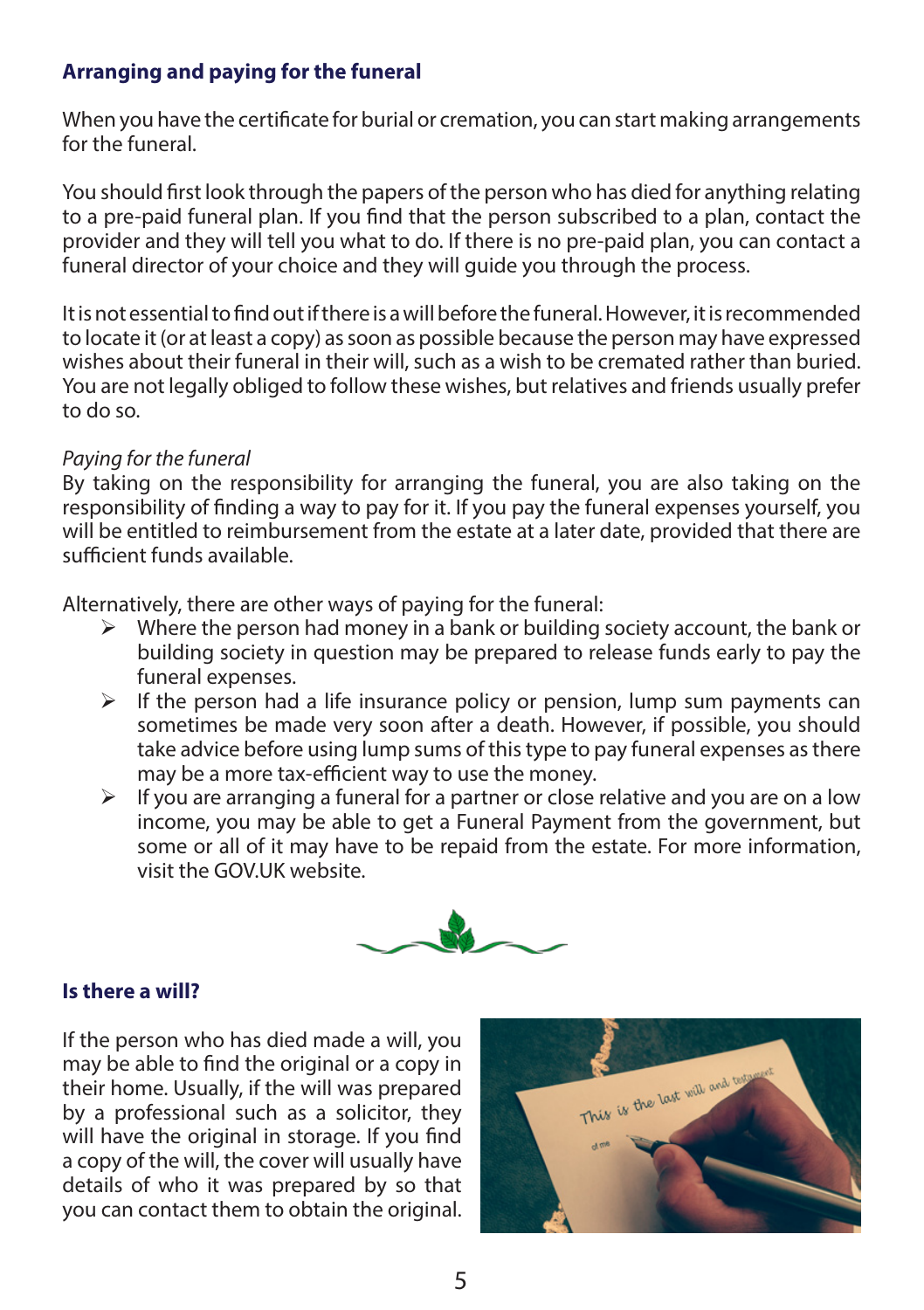You should also take the following steps:<br>If you know that the person used

- If you know that the person used a particular firm of solicitors, contact them to check if they are storing a will.
- $\triangleright$  Ask the person's bank or building society if a will was deposited with them.
- ¾ Carry out a Certainty Will Search (the UK's National Will Register).
- $\triangleright$  Contact the Principal Registry of the Family Division (the Probate Registry) or a district registry close to you and ask if they are storing a will.

We are happy to provide any assistance you require in relation to these searches.

# *If there is a will*

If you have managed to find a will, towards the beginning of the document it will usually say who the executors are. If you are appointed as an executor alongside somebody else, you will need to ensure that they are aware of the death. This is because all executors must usually act jointly.

If you are not appointed as an executor, you should make sure that the executors know about the death. You can then decide with them who is to register the death and arrange the funeral if this has not yet been done. If you have already registered the death and obtained copy death certificates, these should be given to the executors or to their solicitors together with all the other relevant paperwork.

# *If there is no will*

If after you have carried out all of the recommended searches you have still not been able to find a will, then one or more of the person's closest relatives (spouse or civil partner, parent, child, sibling etc.) should take professional advice on who the **administrators** will be and the next steps that need to be taken. The estate will need to be dealt with in accordance with the **intestacy rules**.



# **Is it necessary to instruct a solicitor?**

The personal representatives of the estate may not always need the assistance of a solicitor, for example if the estate is small in value or very simple to deal with. However, they do need to be organised and will usually be required to devote quite a lot of time to deal with even a simple estate.

If there is a 'homemade' will, we recommend that the document is reviewed to make sure that it is legally valid before you start dealing with the estate. If there is a will that was prepared by a firm of solicitors or a will writing company, the personal representatives are not bound to use them for any assistance they require in relation to the estate.

We offer a range of services to suit the level of assistance required. For example, the personal representatives may wish to deal with most matters themselves and only require advice on certain aspects, or they may wish for us to take care of everything for them.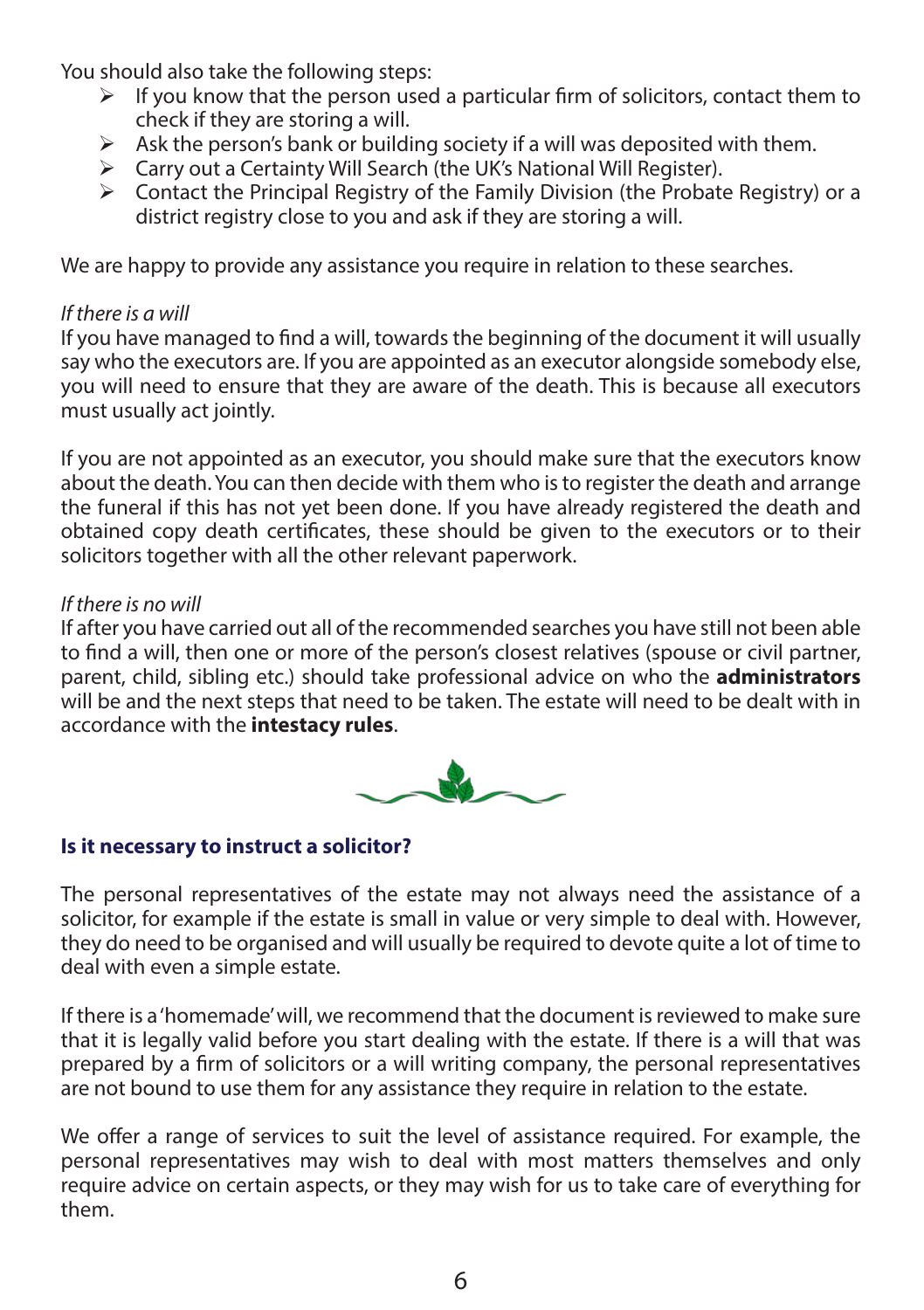# **The next step: gathering information**

It is important to gather as much information as possible relating to the person's assets and any debts. This will typically include looking through the person's paperwork and asking friends and family.

If the person had a computer, they may have kept records in electronic form e.g. internet banking. If the relevant files can be found on the person's computer, they should be printed.

*Who to inform about the death:*

- $\triangleright$  all banks and building societies where the person had an account;
- $\triangleright$  the person's mortgage company, if they had a mortgage;
- $\triangleright$  the person's landlord or local authority, if they were living in rented accommodation;
- $\triangleright$  all insurance companies the person had a policy with at the time of their death e.g. home insurer, life insurer, car insurer etc.;
- $\triangleright$  anyone to whom the person owed money e.g. credit card companies;
- $\triangleright$  any employer if the person was employed when they died;
- $\blacktriangleright$  utility companies;
- $\triangleright$  broadband, phone and satellite TV providers;
- $\triangleright$  the Television Licensing Authority;
- $\triangleright$  suppliers of other regular services, such as gardening and cleaning;
- $\triangleright$  the person's accountant, if they had one;
- $\triangleright$  the Office of the Public Guardian, if the person had a registered power of attorney;
- $\triangleright$  the Court of Protection, if it had any involvement in the person's affairs;
- $\triangleright$  Royal Mail, if the person was living alone in a private home, as it can be useful to arrange for their post to be redirected. Redirecting to one of the personal representatives is best, since the post is likely to include information about the person's assets and debts.

You can choose to use the Tell Us Once service that enables you to report the death to most government organisations in one go. See the GOV.UK website for more information on how to do this. If you do not use Tell Us Once, you will need to notify the following organisations individually:

- $\triangleright$  HMRC regarding Income Tax and Capital Gains Tax, if applicable;
- $\triangleright$  DWP, if for some reason they have not already been informed;
- $\triangleright$  HM Passport Office, if the person had a passport as it should be returned for cancellation;
- $\triangleright$  the Driver and Vehicle Licensing Authority (DVLA), if applicable, to cancel the person's driving licence and/or request that the registration details of their vehicle(s) be amended;
- $\triangleright$  the local authority regarding Council Tax, removal from the electoral register and any Housing Benefit or blue badge.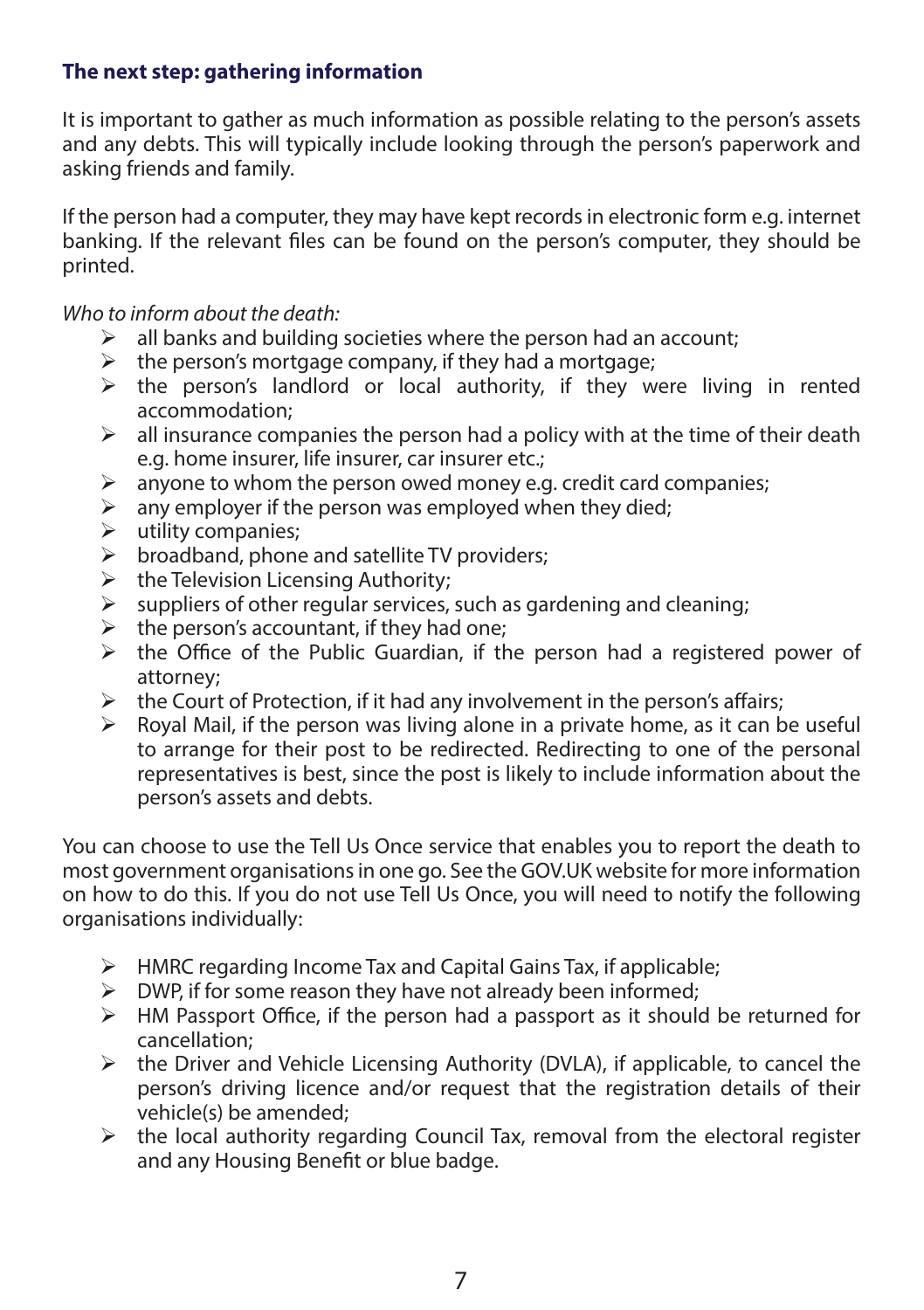#### **When can the estate be distributed?**

Depending on the value of certain assets and how they were owned, it may be necessary to obtain a grant of representation before the assets can be sold or encashed. If payable, Inheritance Tax will need to be paid before the **grant of representation** can be obtained.

#### *Paying bills before the estate is distributed*

Bank accounts in the person's sole name are usually frozen from the date the bank is informed of the death. This means that all direct debits, including those to utility providers, will be cancelled. If the person was responsible for paying the bills, other members of their household may be worried about how to manage financially between the date of death and when the estate is distributed.

There are various ways of dealing with this problem, for example:

- $\triangleright$  if a member of the household had a joint account with the person who has died, they can pay the bills from that account;
- $\triangleright$  it may be possible to borrow from a family member or from a bank;
- $\triangleright$  if the person had life insurance or was a member of a pension scheme, a lump sum may be payable soon after the death.

#### *Jointly owned assets*

If the person owned an asset, such as a bank account or a property, as **joint tenants** with someone else, then from the date of the death ownership will pass automatically to the surviving owner. Joint accounts are not frozen and the surviving owner does not need a grant of representation or any authority from the personal representatives to access the funds. The bank however will still need to be informed of the death.



#### **Finalising the estate**

The personal representatives have a duty to administer the estate and distribute it correctly, ensuring that all matters have been fully dealt with before paying any money to the beneficiaries. They must be sure that all debts have been paid, that there are no challenges regarding the validity of the will, that no claims are being made against the estate and that no unknown creditors can come forward in the future.



The personal representatives should also keep clear records and accounts for future reference in case any enquiries are raised at a later date.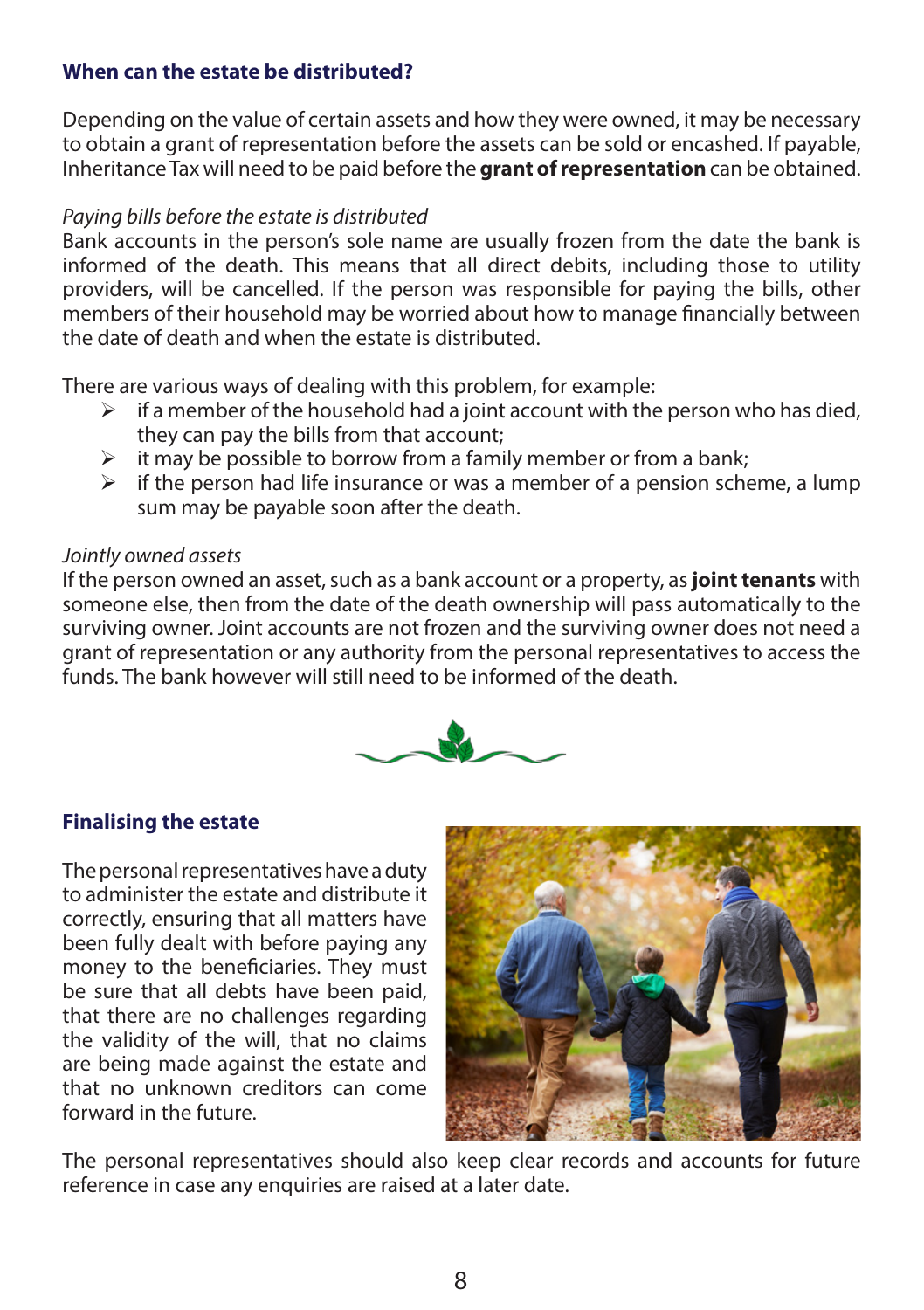#### **Why choose Garden House?**

Our experience in probate and estate administration enables us to provide an all-round service tailored to your specific needs. Whether you choose to deal with certain aspects yourself or instruct us to take care of everything, we offer a flexible and understanding service to make things as easy as possible for you.

If you would like our assistance, it would be useful if you can bring the documents listed on the next page with you to our first meeting.



#### **Glossary**

**Administrators:** People entitled to deal with the estate of a person who has died where there is no will or where the executors named in the will are unable or unwilling to act.

**DWP:** Department for Work and Pensions.

**Estate:** Everything that belonged to the person who has died.

**Executor:** A person appointed in a will to deal with the estate and carry out the terms of the will.

**Grant of representation:** A court issued document which authorises the personal representatives to deal with the person's estate. This may be referred to as a grant of probate or a grant of letters of administration.

**Intestacy rules:** Rules which determine who is entitled to inherit from the estate of someone who has died without making a will.

**Joint tenants:** A way of jointly owning property, whereby co-owners own the whole property together. If one co-owner dies the property automatically passes to the surviving owner(s). The other way of jointly owning property is as 'tenants in common', whereby each co-owner owns a share and when one dies their share passes under the terms of their will or the intestacy rules if there is no will.

**Personal representatives:** The people who have legal authority to deal with the estate of a person who has died, either administrators or executors.

**Registrar:** An official responsible for keeping the register of births, marriages and deaths.

9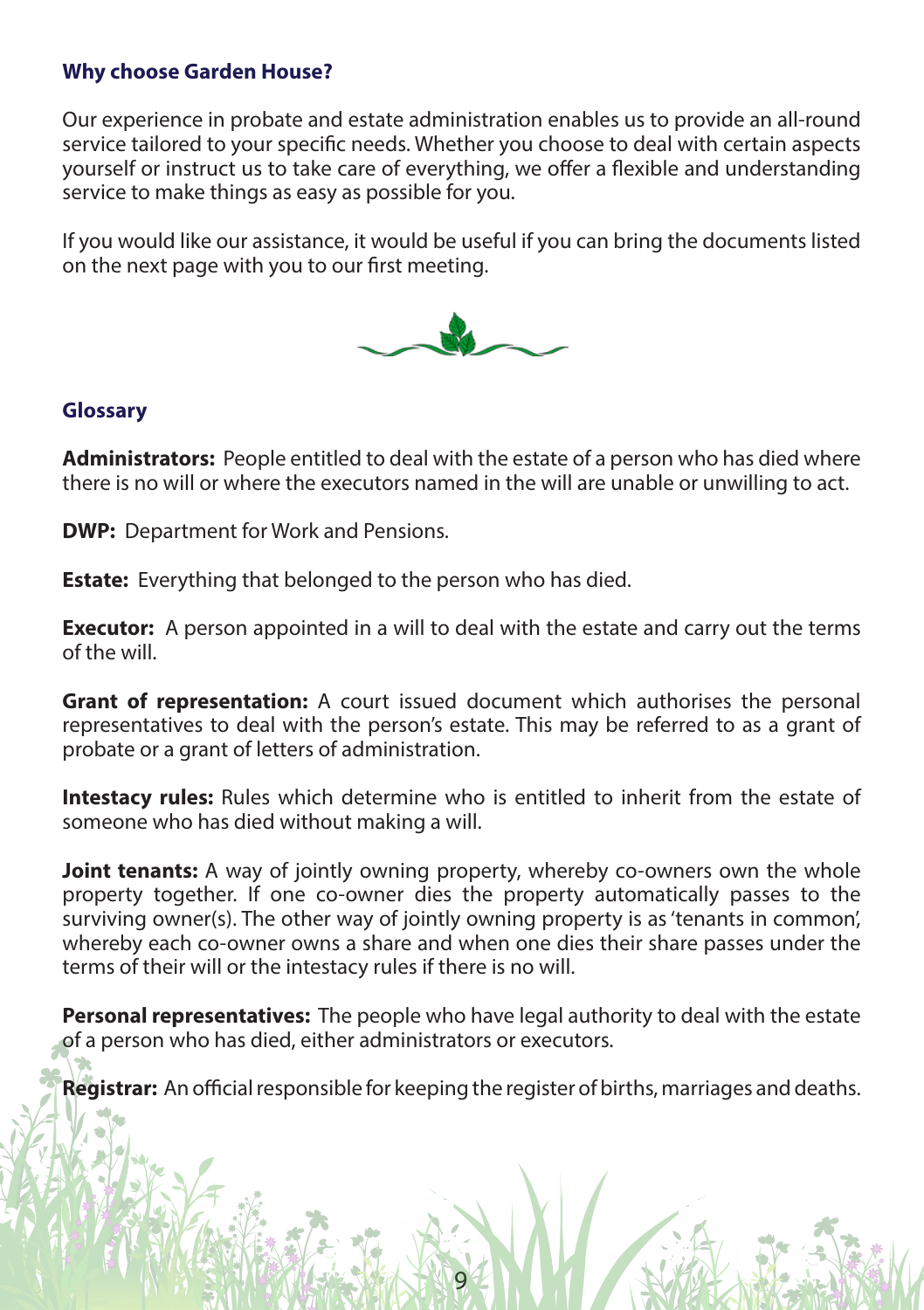# **Checklists**

Information to keep at hand:

- $\triangleright$  full name of the person who has died and any former names
- $\triangleright$  their last address
- $\triangleright$  date and place of birth
- $\triangleright$  date and place of marriage or civil partnership
- $\triangleright$  national insurance number
- $\triangleright$  tax reference

Documents to look for before registering the death:

- $\triangleright$  birth certificate
- $\triangleright$  marriage or civil partnership certificate
- $\triangleright$  death certificate of any deceased spouse or civil partner
- $\triangleright$  recent letter from DWP confirming state pension or benefit entitlement
- $\triangleright$  passport

Documents to look for before the funeral:

- $\triangleright$  any papers relating to a pre-paid funeral plan
- $\triangleright$  the most recent will, or a copy of it
- $\triangleright$  any note regarding the person's funeral wishes

Documents needed by the personal representatives or their solicitors:

- $\triangleright$  bank/building society account statements
- $\triangleright$  statements relating to savings and investments
- $\triangleright$  recent utility and any other household bills
- $\triangleright$  credit card statements and any personal loan agreements
- $\triangleright$  any share certificates, dividend vouchers and related paperwork

10

- $\triangleright$  insurance policies
- $\triangleright$  property deeds
- $\triangleright$  mortgage statements
- $\triangleright$  valuations, for example of jewellery, paintings or furniture
- $\triangleright$  any rental or hire purchase agreements
- $\triangleright$  any recent payslips, P60s and tax returns
- $\triangleright$  driving licence and vehicle registration certificate
- $\triangleright$  television licence
- $\triangleright$  any unpaid invoices